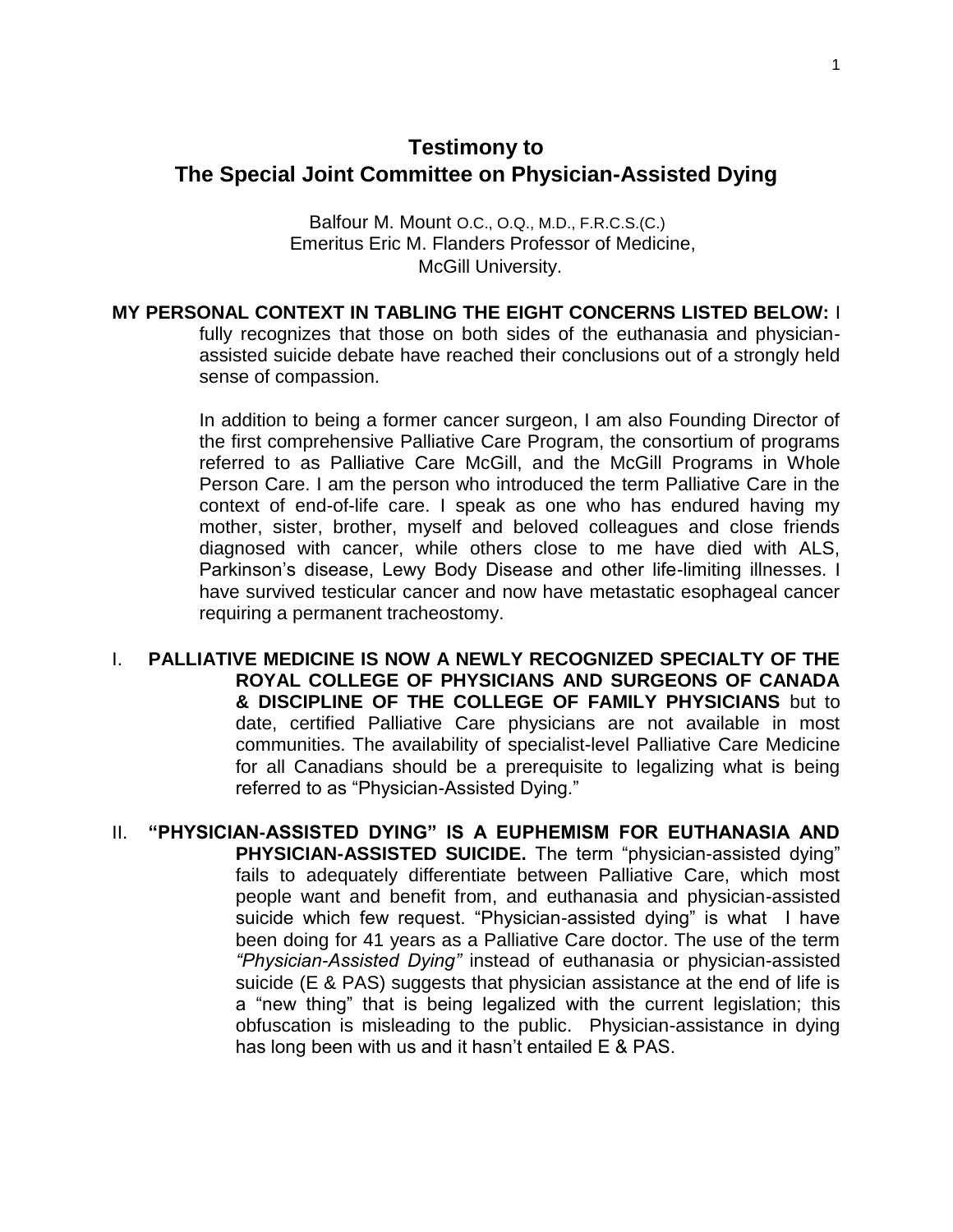- III. **E & PAS RUN COUNTER TO THE TIME-HONOURED MEDICAL MANDATE AND MUST BE KEPT OUT OF MEDICINE.** E & PAS were specifically prohibited in the Hippocratic (460-370 BCE) Oath, though it was penned at a time when therapeutic options were negligible. The specific prohibition of killing the patient was deemed critical to ensuring integrity of the physician-patient relationship. Legalization of E & PAS now risks clouding the medical mandate with uncertainty in the eyes of the patient whose illness is grievous. "Am I sufficiently ill that the doctor might decide to kill me?" With the legalization of such acts, initiation should be the purview of a specialized group of trained people (Thanatologists) who are separate from the traditional health care disciplines, in order to clearly differentiate the role of the perpetrator from that of recognized health care professionals.
- IV. **SOCIETY MUST BE PROTECTED. INDIVIDUAL RIGHTS HAVE THEIR LIMITS. THEY MAY BE TRUMPED BY THE RIGHTS OF THE GROUP WHEN MEMBERS OF SOCIETY ARE PLACED AT RISK.** That is the accepted norm that has led to the institution of quarantine for leprosy, plague, small pox, ebola and other infectious diseases down the centuries. Legalizing E & PAS places at risk the most vulnerable among us: the disabled, the indigent, the elderly, those who feel, or are perceived, as being "a burden" to loved ones.
- **V. PAIN CAN BE CONTROLLED WITH FEW EXCEPTIONS.** In the rare case when that is not possible, Palliative Sedation reliably relieves suffering without the need for legislative change and opening the resultant Pandora's Box of expanding categories of 'relevant' subjects that such legislation leads to. Palliative Sedation is not "slow E & PAS" because the goal of Palliative Care has not changed. The goal remains ensuring quality of life by killing the suffering, not the sufferer.
- VI. **DEPRESSION IS A COMMON FACTOR UNDERLYING REQUESTS FOR E&PAS.** Under the Canadian guidelines it would seem that depression would, in fact, be a valid criterion for E & PAS. With legalization, there must be a requirement for psychiatric assessment by two independent psychiatrists. When depression is treated enhanced quality living generally ensues.
- VII. **E & PAS LOWER HEALTH CARE COSTS.** Judicial authorization of each E & PAS intervention should be obtained to avoid any appearance or reality of using E & PAS to avoid additional "unnecessary" or burgeoning healthcare costs.
- VIII. **THE CONCEPT OF "LEGISLATIVE SAFEGUARDS" IS AN ILLUSION.** There have already been discussions in Canada about introducing E&PAS for children. It took years for such a notion to even be considered in other